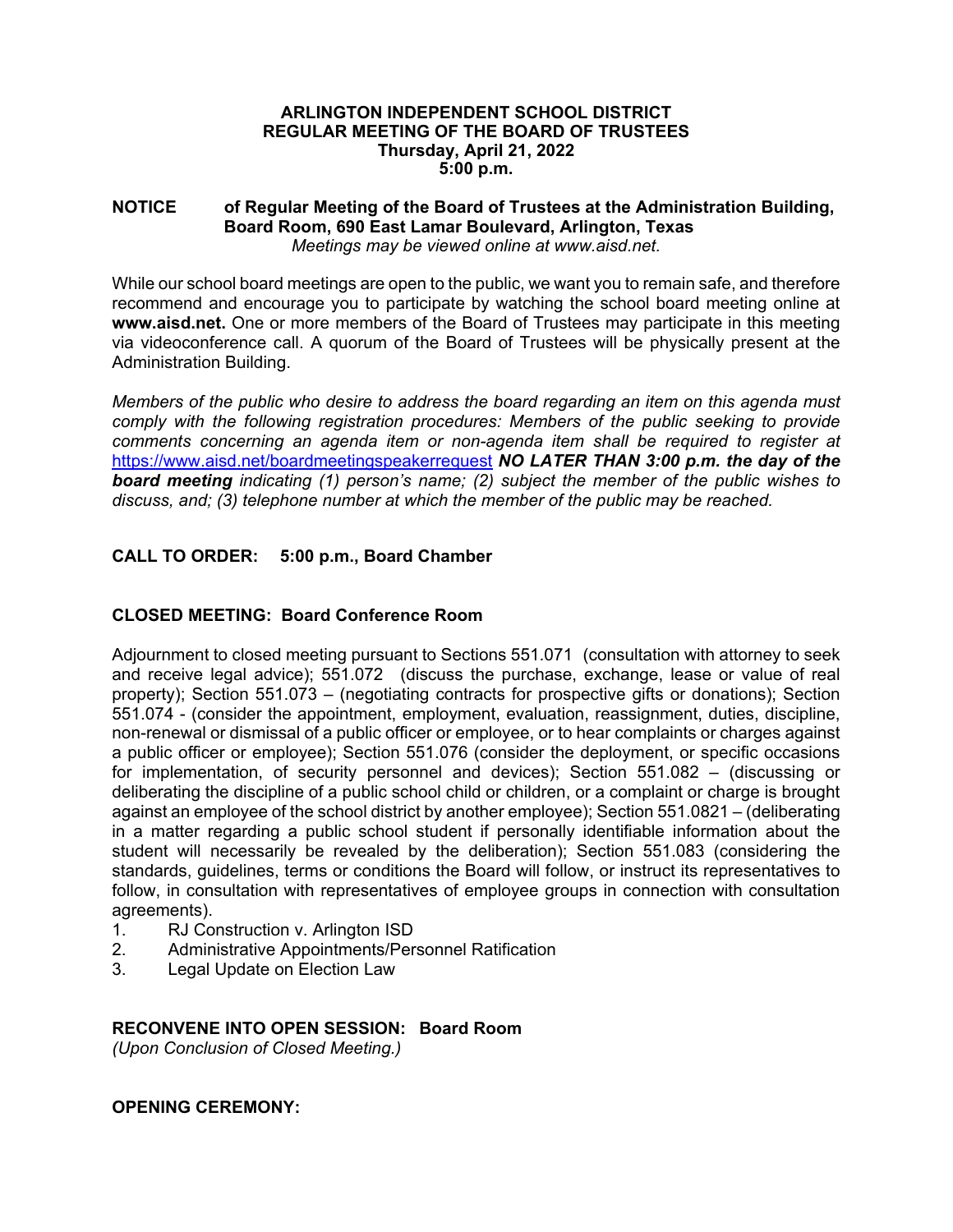## **OPEN FORUM FOR AGENDA ITEMS:**

Must Pre-Register. Registration as stated above must be completed in its entirety and submitted no later than **3:00 p.m.** This first Open Forum is limited to agenda items other than personnel. Any personnel concern should be brought directly to the Superintendent or Board President prior to the meeting, who will guide you to the proper procedure pursuant to Board Policy. Speakers will be limited to two (2) minutes. When more than one individual wishes to address the same agenda item, the President may ask the group to appoint one spokesperson.

#### **DISCUSSION:**

A. 2021-2022 Financial Update

#### **CONSENT AGENDA:**

- A. Approval of Donations to the Arlington Independent School District
- B. Approval of Bids, Purchases, Construction Items 22-06h Academic Educational Consultants and Professional Development Services 22-10g Outside Contracted Services 22-33 RFP for Universal Math Screener 22-47 Nurse & Athletic Training Supplies 22-54 RFP for Furniture and Materials for Universal Pre-K C. Approval of Purchases Greater Than \$50,000 Exempt from Bid
- 22-04-21-001 Advancement Via Individual Determination (AVID) 22-04-21-002 Mass Notifications & Mobile Communications Application for the District 22-04-21-003 Employee Assessments 22-04-21-004 Colored Paper & Cardstock for Warehouse Inventory 22-04-21-005 Pre-K Curriculum 22-04-21-006 Gym Floor Refinishing
- D. Approval of Budget Amendment
- E. Approval of TASB Risk Management Fund Interlocal Participation Agreement
- F. Approval of Joint Election Agreement and Contract for Election Services
- G. Approval of Instructional Materials Allotment Used for Instructional Technology Resources, Core Content Instructional Resources, as well as Advanced Placement Materials, Dual Credit, Languages Other Than English and Dual Language Resources
- H. Approval of Instructional Materials Allotment and TEKS Certification, 2022-2023
- I. Approval of 2022-2024 Child Care Associates "CCA-HS" and Arlington ISD Memorandum of Understanding
- J. Approval of 2019 Bond Program Playground Improvements for Phases II and III Equipment and Canopies Projects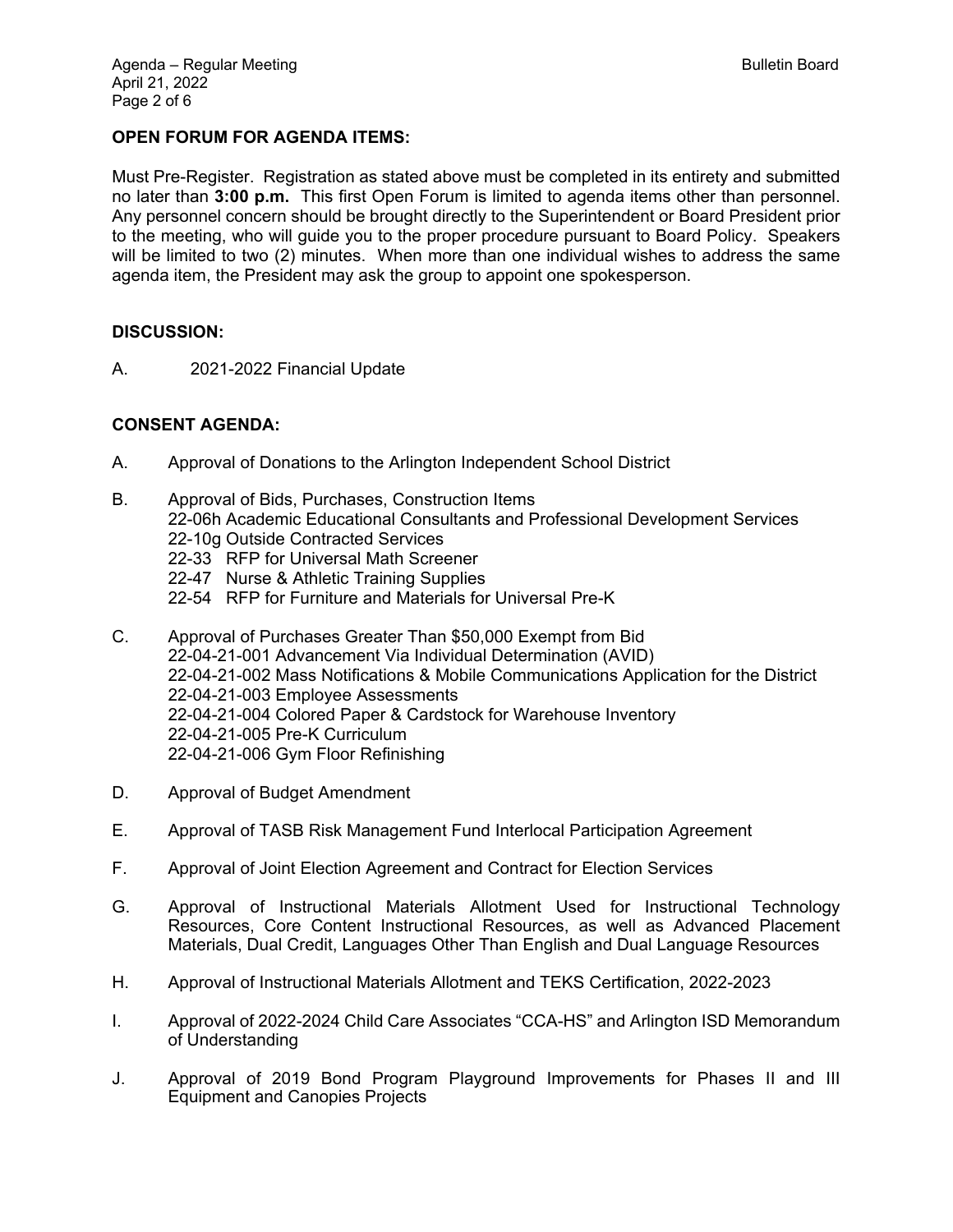#### **DISCUSSION:**

- B. Progress Report for Board of Trustees Continuing Education Credit
- C. 2022-23 Preliminary Budget Update
- D. Strategic Plan Update

## **OPEN FORUM FOR NON-AGENDA ITEMS:**

Must Pre-Register. Registration as stated above must be completed in its entirety and submitted no later than **3:00 p.m.** Any personnel concern should be brought directly to the Superintendent or Board President prior to the meeting, who will guide you to the proper procedure pursuant to Board Policy. Speakers will be limited to two (2) minutes. When more than one individual wishes to address the same agenda item, the President may ask the group to appoint one spokesperson.

## **SUPERINTENDENT'S REPORT:**

This time is for the Superintendent to acknowledge varying kinds of activities occurring within the district. This includes such items as recognition of outstanding performance by district staff and/or students, the initiating of new programs and special activities.

The Superintendent will report on the following subjects:

- A. Recognition of outstanding performance by district staff and students
- B. Initiation of new programs and special activities

#### **SCHOOL BOARD'S REPORTS:**

This time on the Agenda allows each member to inform other Board Members, the administrative staff and the public of activities which are of interest.

The Board Members will report on the following subjects:

- A. Board member attendance at various school and community events.
- B. Board member announcement of various upcoming school and community events.
- C. Board member visits to various campuses
- D. Board member recognition of outstanding performance by district staff and students
- E. Board member recognition of new programs and special activities

#### **CLOSED MEETING:**

At any time during the meeting the Board may adjourn into closed meeting for consultation with its attorney (Tex. Gov't Code § 551.071) or for a posted agenda item pursuant to Texas Government Code sections 551.072 – 551.084 (see below).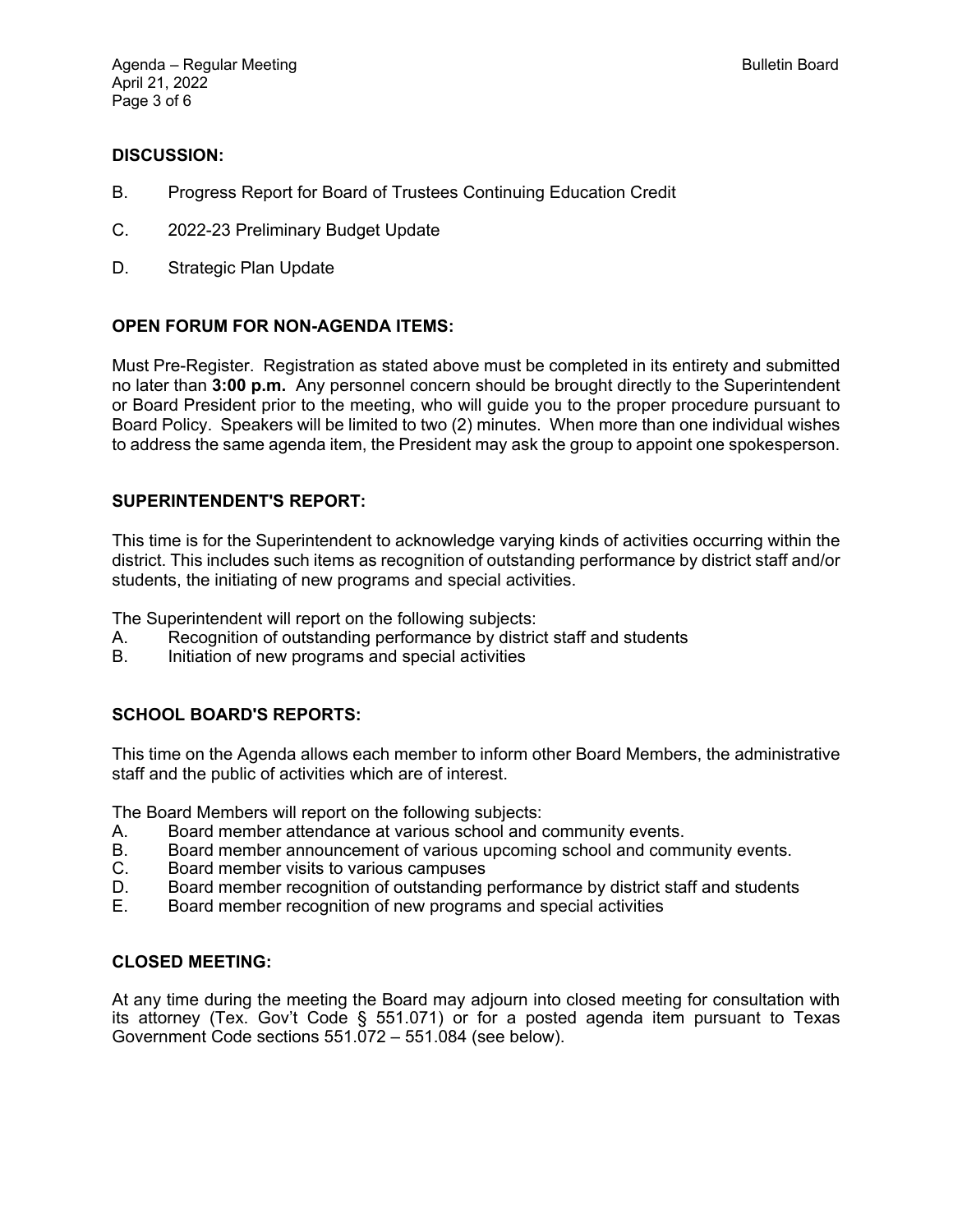# **ADJOURNMENT**

*The agenda order may be adjusted by the Presiding Officer at any time during the meeting.* 

If, during the course of the meeting, discussion of any item on the agenda should be held in a closed meeting, the board will conduct a closed meeting in accordance with the Texas Open Meetings Act, Texas Government Code, chapter 551, subchapters D and E or Texas Government Code section 418.183(f).

If, during the course of the meeting covered by this Notice, the Board should determine that a closed meeting of the Board should be held or is required in relation to any item included in this notice, then such closed meeting is authorized by Texas Government Code Section 551.001, et. seq., for any of the following reasons:

Section 551.071 - For the purpose of a private consultation with the Board's attorney on any or all subjects or matters authorized by law.

Section 551.072 - For the purpose of discussing the purchase, exchange, lease or value of real property.

Section 551.073 - For the purpose of negotiating contracts for prospective gifts or donations.

Section 551.074 - For the purpose of considering the appointment, employment, evaluation, reassignment, duties, discipline or dismissal of a public officer or employee or to hear complaints or charges against a public officer or employee.

Section 551.076 - To consider the deployment, or specific occasions for implementation, of security personnel and devices.

Section 551.082 - For the purpose of deliberating in a case involving discipline of a public school child or children, or in a case in which a complaint or charge is brought against an employee of the school district by another employee and the complaint or charge directly results in a need for a hearing.

Section 551.0821 - For the purpose of deliberating in a matter regarding a public school student if personally identifiable information about the student will necessarily be revealed by the deliberation.

Section 551.083 - For the purpose of considering the standards, guidelines, terms or conditions the Board will follow, or instruct its representatives to follow, in consultation with representatives of employee groups in connection with consultation agreements provided for by Section 13.901 of the Texas Education Code.

Section 551.084 - For the purpose of excluding a witness or witnesses from a hearing during examination of another witness.

Should any final action, final decision or final vote be required in the opinion of the Board with regard to any matter considered in such closed meeting, then such final action, final decision or final vote shall be at either:

A. the open meeting covered by this notice upon the reconvening of this public meeting, or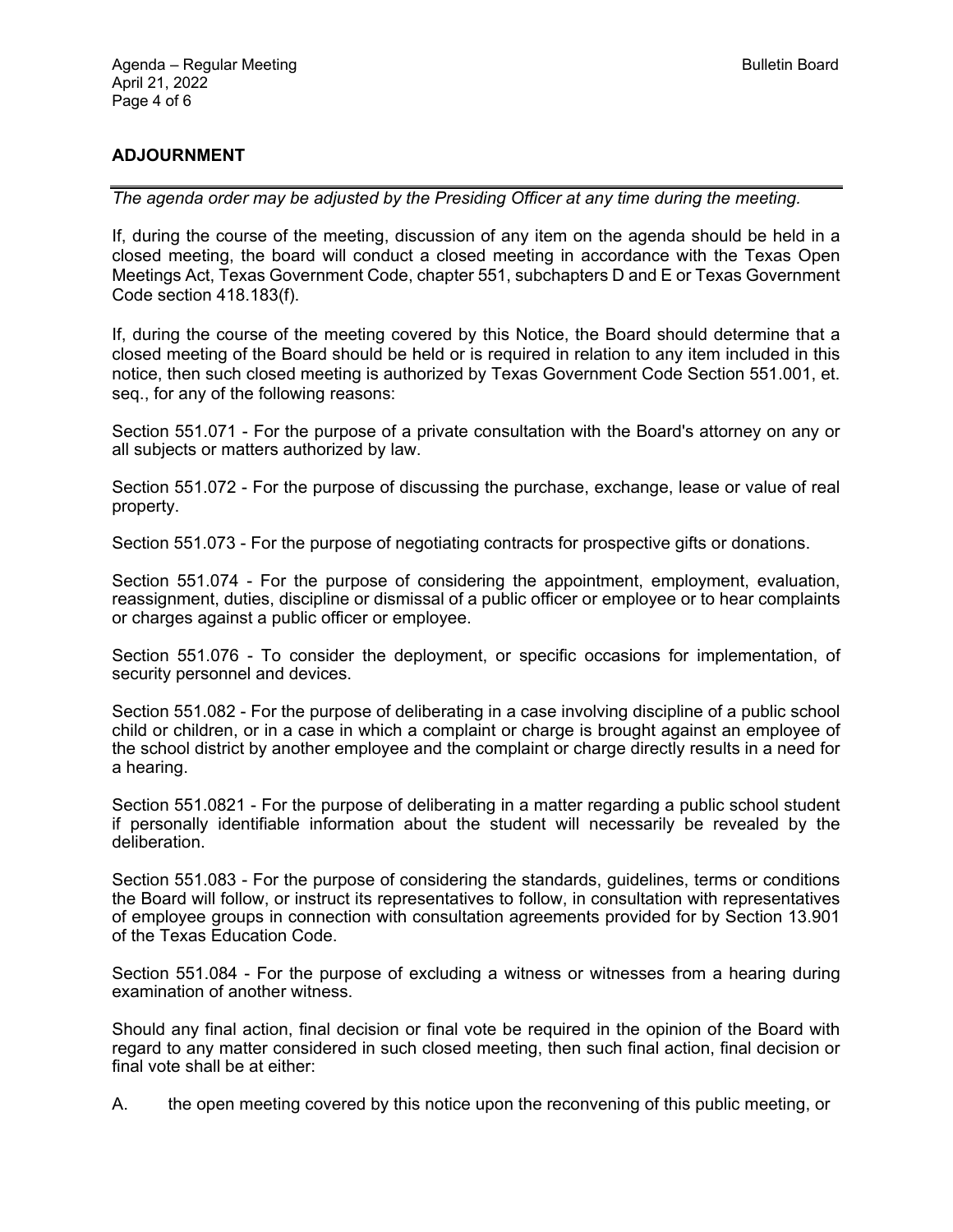B. at a subsequent public meeting of the Board upon notice thereof, as the Board shall determine.

Before any closed meeting is convened, the presiding officer will publicly identify the section or sections of the Act authorizing the closed meeting. All final votes, actions, or decisions will be taken in open meeting.